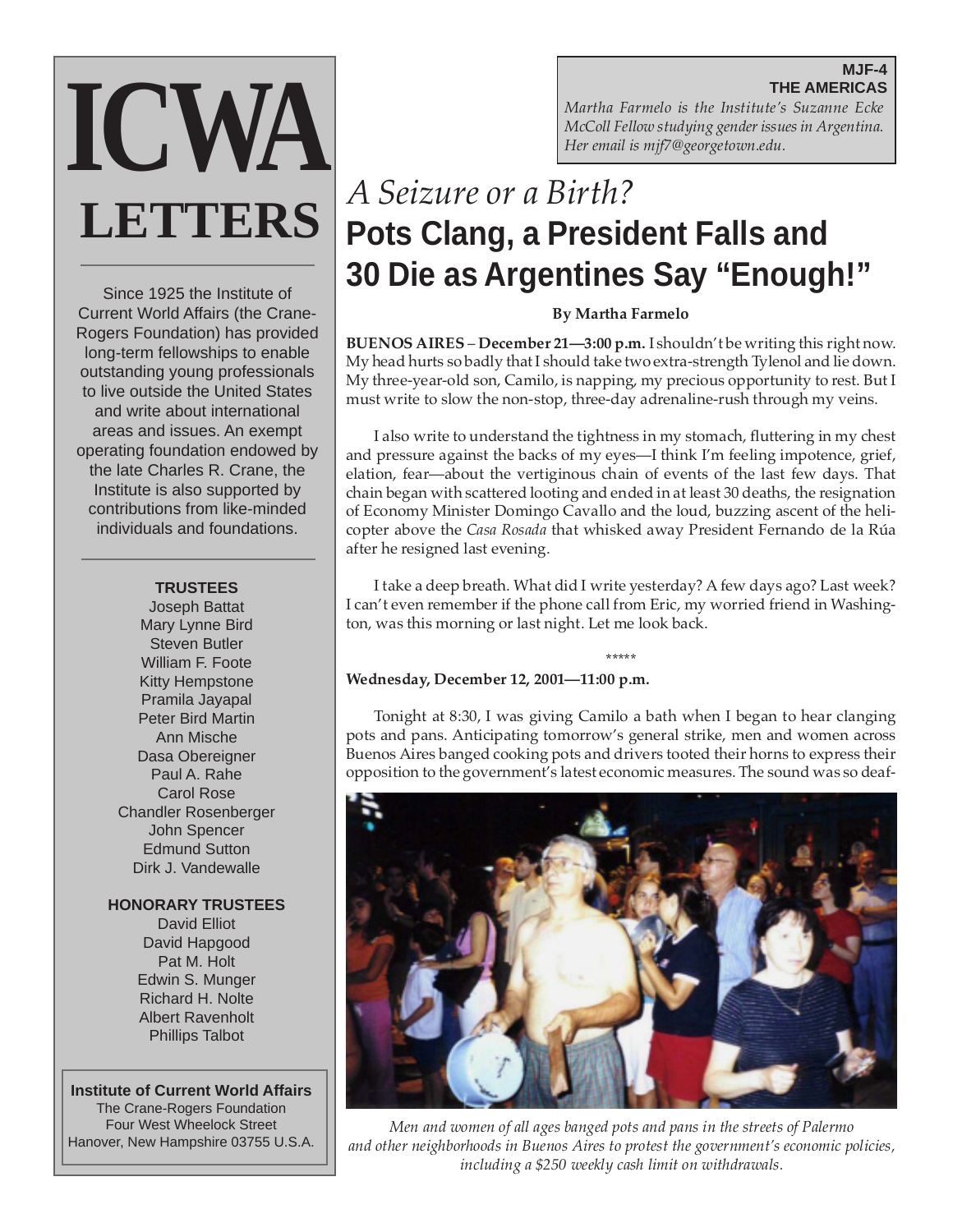ening that we had to shout to be heard. And this is not a poor neighborhood. We live in middle-class Palermo, where the recent \$250 weekly limit on cash withdrawals has infuriated people who otherwise might not have participated in the protests.

Frightened, Camilo dipped his chin toward the bath water and covered his ears with his hands. I wanted to diffuse his fear and let him experience his first *cacerolazo* (from *cacerola*, or cooking pot). I wrapped him in a towel, carried him to our tenth-floor balcony and held him on my lap. In time, what was frightening became entertaining. When he asked why people were making such noise, I told him simply that people are angry because they don't have jobs. Echoing a conversation we had a couple of weeks ago, he replied, "Like the woman on the steps of the subway who asks for money because she doesn't have a job and can't buy food?"

"Exactly," I replied, stunned.

The riotous clanging lasted twice the 15 minutes programmed. I had read about such a protest last year in a US magazine, but it's something else to watch your neighbors striking the hell out of their sauce pans and the guy who sells us our newspapers banging the lamppost with all his might. From what I'm hearing on tonight's news,



*All over the city, the lines at banks to open accounts, sign up for a debit-card or simply request information wound around the block.*

just about everyone was shocked by the breadth and fierceness of this angry protest, one that transcended political parties, unions or other organizing forces.

## **Thursday, December 13, 2001—9:00 p.m.**

Alan just put Camilo to bed. We must be the only people in Argentina who put their kid to bed so early. Most people haven't even had dinner yet.

Due to the strike, Camilo's pre-school was closed "for security reasons" (such as the potential danger to those who violated the day's ban on public transportation) and we were cautioned to stay close to home, just in case. As we played Candy Land on our balcony and walked the eerily hushed streets of our neighborhood, men, women and children looted grocery stores in Rosario—the same city where nationwide looting erupted 12 years ago at the height of hyperinflation and eventually led to the resignation of President Raúl Alfonsín. Protesters burned taxis and ATMs in other parts of the country.

At first, people weren't looting. Needy families in several areas across the country simply shoplifted *en masse* from grocery stores, even where the government and supermarkets tried to head off such theft by distributing thousands of bags of food.

# **Monday, December 17, 2001—11:30 a.m.**

I just e-mailed my friend, Jay, in Washington and told him about our weekend:

"In a word, we're well. Yesterday morning the three of us went for a bike ride in the crowded, luscious, green Palermo Parks. It was glorious. The weather was sunny, low 80's, low humidity. Camilo sang in his seat on the back of my bike. We happened upon the Buenos Aires Symphony playing a concert of Argentine classics under some trees. Then we ate some *"choripan"* (a sausage sandwich) we bought from a vendor who had turned half a steel-drum into a grill, and rode around some more before heading home for nap-time.

I'm sure you know that things here are getting dicey economically (and socially, politically), and it's hard (though fascinating) to watch it unfold. Yet this weekend my stress level has been lower than in a long time, so I'm trying to just enjoy it as much as possible."

# **Tuesday, December 18, 2001—11:00 p.m.**

Summer vacation has begun. Friday was the last day of the school year, something I will forever associate with June, not mid-December. I spent this morning toasting the upcoming New Year with 7-Up and *pan dulce* (Argentine fruitcake) with middle-school social workers and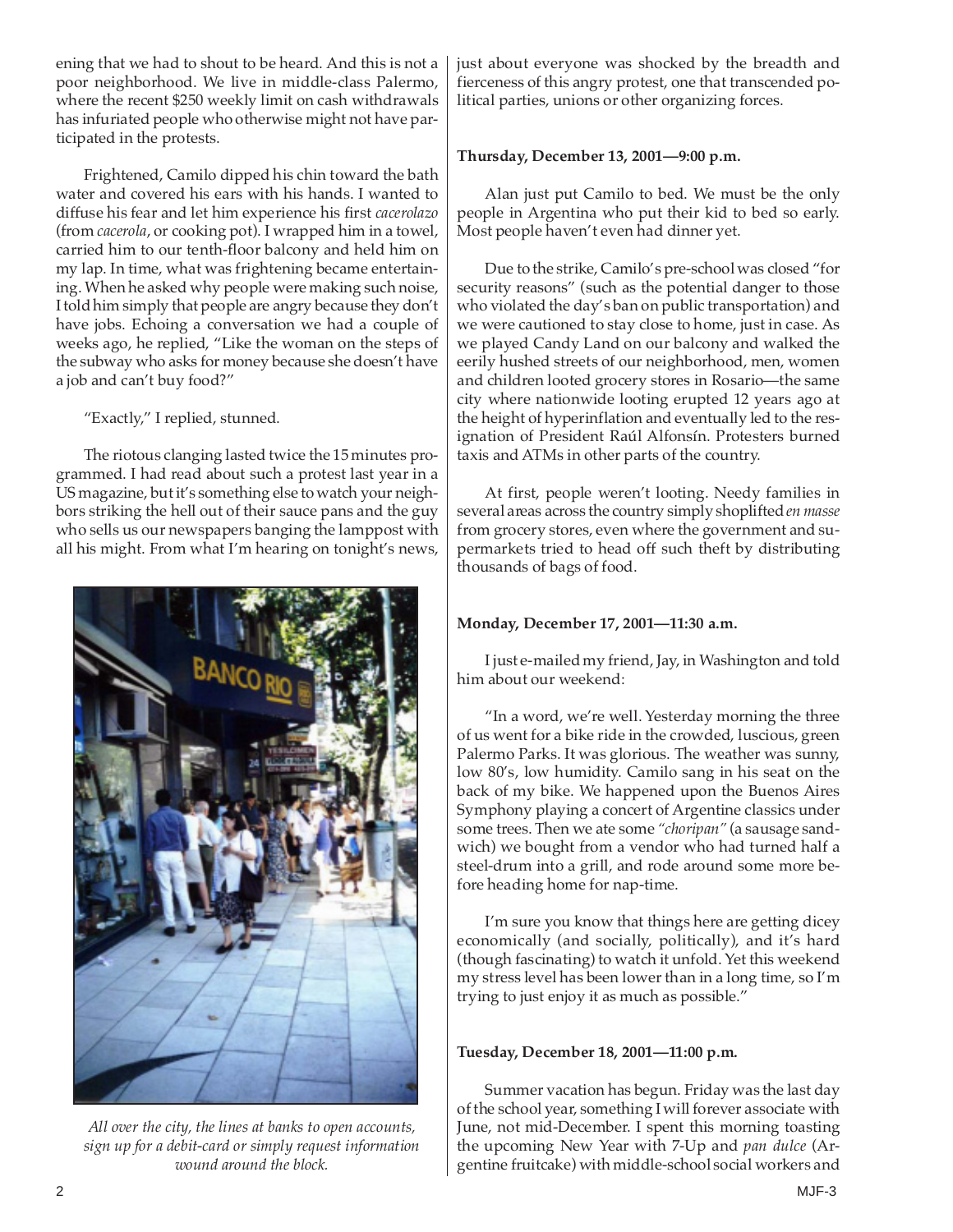school psychologists I had met while observing a sexuality-education course for local teens. As I rode the number 60 bus home, I thought, "Hooray! I'm on vacation! No newsletters for at least two weeks."

So much for my lower stress level, though. Earlier tonight I settled in front of the news with a cup of lemon tea. There's been looting in Rosario again. It seems everyone is recalling 1989, and the news shows are even replaying footage of looting from then.

But some key factors have changed for the worse. Alan just told me that the number of indigent people in Argentina has practically doubled on President de la Rúa's watch. Between 1989 and 1999, then-President Carlos Saúl Menem channeled a fair amount of cash to the poor. This sustained cronyism, but held the number of indigent Argentines stable at 2.9 million—even as the economy deteriorated in the latter half of those ten years and income inequality increased throughout. De la Rúa did no such thing, and in just two years the number of indigent Argentines soared to 5.7 million. That's a lot more hungry people.

The financial context is also different. On December 1, 2001, Economy Minister



Domingo Cavallo announced a new package of emergency measures. In the midst of the worst run on deposits in recent history, the key policy is a \$250 weekly limit on cash bank withdrawals. Most Argentines receive their salaries and pay their rent, utilities, food and domestic help (if they have it)—even buy cars and homes—with cash. The result is rampant confusion and turmoil. Cavallo claims this change will force much of the work that is paid under the table to be "officialized" so that employees can be paid with checks or bank transfers (and receive benefits).

INSTITUTE OF CURRENT WORLD AFFAIRS 3 I'm hearing and reading accounts that employees are

actually more likely to be fired, since few businesses will want to increase fixed costs during a prolonged recession. At Camilo's pre-school, few parents can pay this month's fee. As a result, the teachers and cleaning staff aren't getting paid, so many of them, in turn, can't pay their debts, buy holiday presents or always put ample food on the table. It's like being in the back seat of a car when the driver slams on the brakes: not only does movement come to a sudden halt, but as you double over, your head hits the front seat and the seatbelt cuts into your belly.

Meanwhile, Argentines voted overwhelmingly "Yes" in a popular vote organized by the non-partisan *Frente*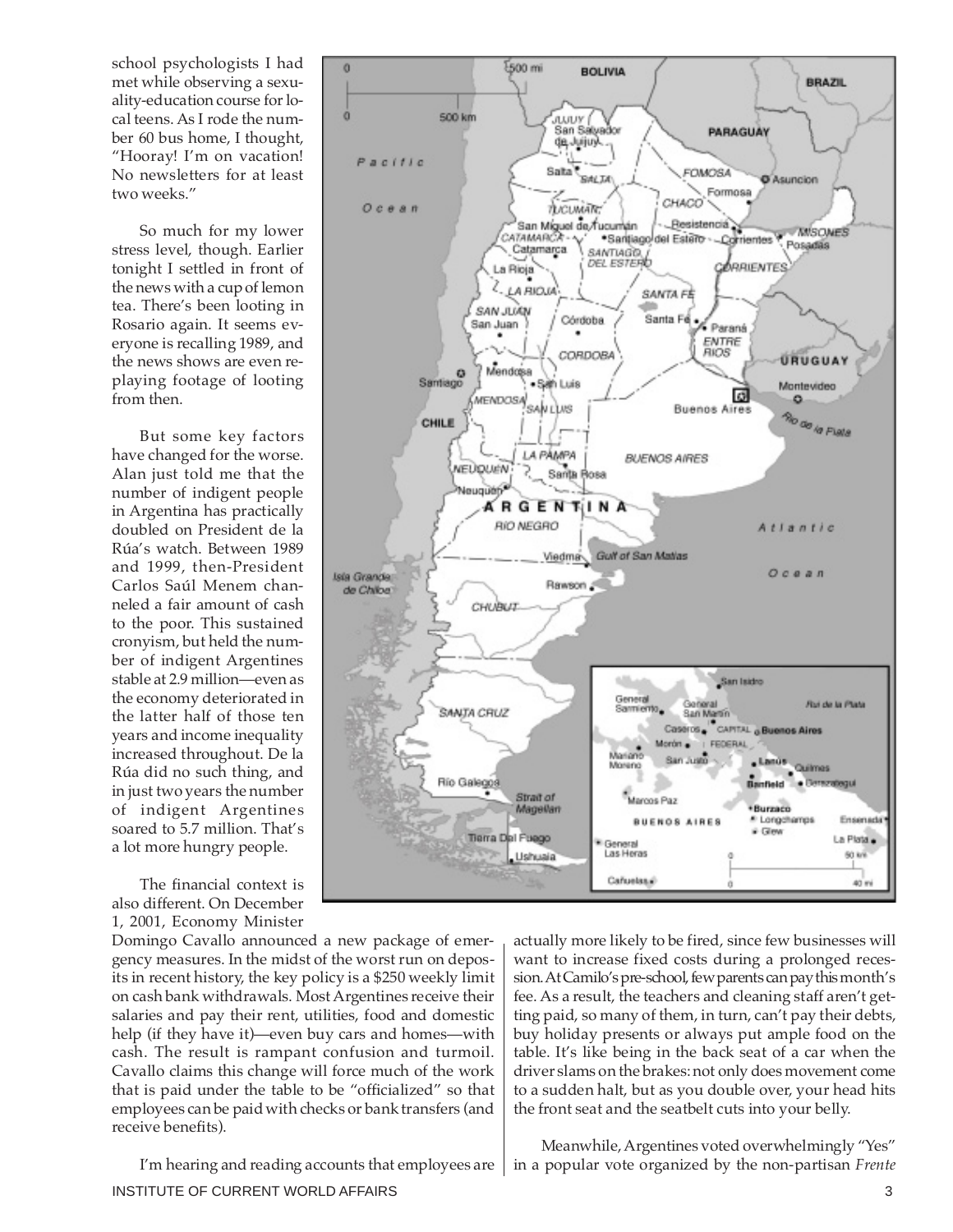*Nacional Contra la Pobreza* or National Front Against Poverty (FRENAPO). In just four days, FRENAPO mobilized three million Argentines in neighborhoods and villages across the country to vote on a proposal to create monthly unemployment insurance of \$380 per head of household, \$80 for every child of unemployed parents and \$150 for senior citizens with no pension. About 9,000 voters opted against the proposal. More people registered their "Yes" than voted for all the Peronist candidates combined in the October, 2001 mid-term elections.

### **Wednesday, December 19, 2001—noon.**

Darn! Alan's mother was going to make the hour trip in to take Camilo to the suburb of Burzaco for his first big sleepover at Granny and Granddad's, and Alan and I were going to have more than 24 hours of down-time. Apparently there's looting at supermarkets in Banfield and Lanús, two suburbs between here and Burzaco, and Alan's mother is worried that Camilo could become stranded for several days. I suppose she's right. Given what's going on, it seems petty, but I'm disappointed.

### **Wednesday, December 19, 2001—6:00 p.m.**

Today saw widespread looting throughout the country, including sections of downtown Buenos Aires and its suburbs. It was horrific to watch Argentines pitted against Argentines, all of whom blame the government not each other—for the current crisis. Traumatized shop owners were filmed in tears. Looters were filmed screaming, "We're hungry!" and "We want to work!" Municipal workers on strike in the city of Córdoba stoned and burned the municipal headquarters. Sixteen people have died, some killed by shopkeepers. I've been worried about Camilo's teacher Marina, whom I love dearly. She



 *Many parents with small children participated in the latenight* cacerolazos *and marches.*

is supposed to be married by a judge tomorrow, and her church wedding is Saturday night. I hope everything will be OK.

This afternoon I went for a walk through our section of Palermo and found that many stores had closed their doors, including the Disco grocery store and two pharmacies across the street. The white-coated pharmacists were filling prescriptions through a waist-high, one-footby-one-foot hole in their lowered, protective, metal mesh.

On the other hand, most of the shops along busy Avenida Santa Fe were wide open and full of bustling shoppers, as was the Alto Palermo shopping mall. Though, again, it seems petty, my concern is not so much safety, but rather—as a true Farmelo—getting food. If the looting doesn't stop soon, markets are likely to be closed indefinitely. We won't go hungry, but as we're short on fresh goods, we may have to get by on one hell of a lot of pasta and dry corn flakes.

#### **Thursday, December 20, 2001-1:30 a.m.**

A few hours ago, President de la Rúa declared a 30 day state of siege, suspending all constitutional guarantees. At 10:45 p.m. yesterday he gave a short speech that mostly condemned opportunistic looters and downplayed people's hunger and frustration. About two minutes into it, I heard one individual bang a pot on their balcony, then two, then several, then a multitude—another furious, spontaneous *cacerolazo*.

At about 11:30 p.m., Alan and I were sitting on our balcony analyzing events when suddenly we realized that a massive column of people was moving down our fourlane, one-way avenue, diverting the oncoming traffic. Thousands of people filling five city-blocks whacked their pots, pans and drums and chanted anti-Cavallo slogans. I think they were on their way to the Economy Minister's home about a mile from here.

*"Cavallo hijo de puta! La puta que te parió!"* Cavallo sonof-a-bitch! The whore that birthed you! (a vintage Argentine curse).

It was breathtaking to see so many men and women of all ages—entire families, even—marching calmly, if noisily. They seemed to have mobilized spontaneously with no apparent leaders. The front of the march was just some middle-class folks in polo shirts, Bermuda shorts and sandals, walking along. There was not a sign of a political party, union or other organizational presence. It appears that just about everyone is totally pissed off and declaring that they won't tolerate the current economic policies any more, period. About half an hour later, another group about two blocks long passed by our apartment. Similar marches took place in other parts of the country.

In Buenos Aires, men, women and kids packed the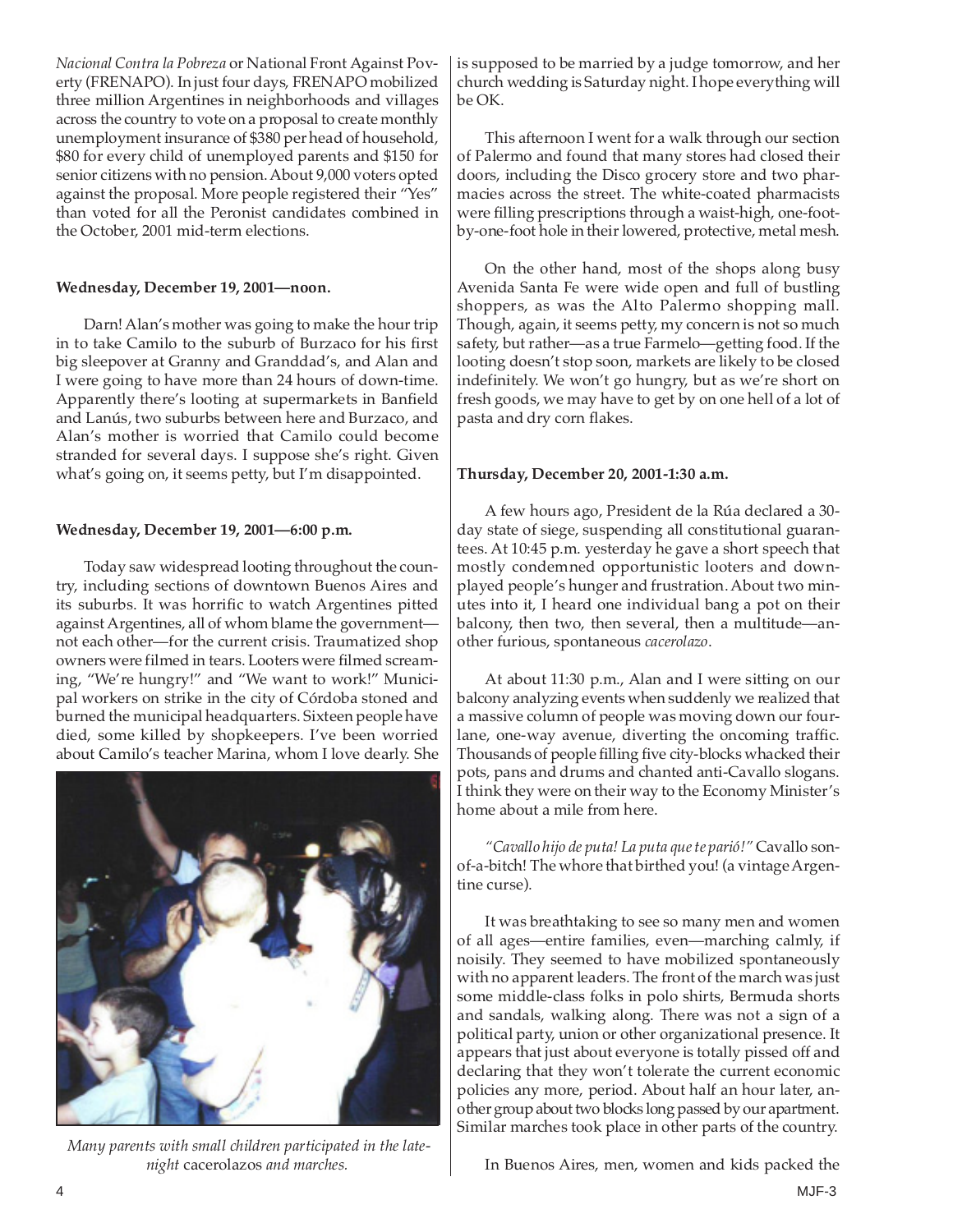

 *Imagine five full blocks of our four-lane street, Avenida Coronel Díaz, packed with protesters whacking pots, pans and drums.*

historic Plaza de Mayo in front of the *Casa Rosada,* the same spot where an overwhelmingly working-class throng congregated in 1955 to demand Perón's release from prison. Amazingly, this time there was not a single political banner or sign among the thousands of mobilized Argentines, nothing but the light-blue and white of the national flag. Some men had their young children up on their shoulders, clapping their chubby little hands. Older men and women were supported by younger folk.

People seemed both elated and furious, chanting "*Que se vayan! Que se vayan!"* (They've got to go! They've got to go!) and "*Si este no es el pueblo, el pueblo dónde está?!"* (If this is not the people, then where are the people?!). Alan noticed that the more politicized word "*pueblo*" (implying social agency) is being used again, even by the media, in place of the more innocuous "*gente*."

INSTITUTE OF CURRENT WORLD AFFAIRS **5** By 12:30 a.m. Cavallo resigned and requested extra security for himself and his family. Around that time,

mounted police charged the loud but non-violent crowd in the Plaza de Mayo, and people dispersed temporarily. Things have finally quieted down along our street and Camilo is going to get up by 7:30 a.m., protest or no protest. I'm going to try to sleep.

#### **Thursday, December 20, 2001—3:00 p.m.**

Yup, our *gordo* got up at 7:30.

Peaceful protesters and police remained in the Plaza all night. This morning things seemed fairly quiet, and I went for a swim downtown. My buddies at the pool mostly just looked at me, biting their lower lips, raising their eyebrows and shaking their heads. They talked of feeling uncertainty, anguish, indignation and relief. One woman spoke angrily of how frightened she was when heading home the night before to Ciudad Evita (Evita City), which is located near the Ezeiza airport. "The looting, these politicians…this is a disaster," she said.

The looting has mostly quieted down, in part because the government has promised to distribute millions in emergency food aid. I received an e-mail this morning from a researcher I had contacted, letting me know that I can call her anytime to get together. I can tell that down the street the magistrate is still conducting weddings. Every so often we hear the cheers of families and friends as the newlyweds emerge on the street.

However, as I write this, the police appear to have been ordered to empty the Plaza de Mayo, and the battle seems powerfully symbolic as well as violent. Cops are shooting water, rubber bullets and tear gas at peaceful protesters, and mounted police are charging unarmed individuals, including a small group in the square sitting huddled under an Argentine flag. Coincidentally, this is exactly the day and time that the white-kerchiefed Madres de Plaza de Mayo walk their weekly circles around the monument in the Plaza demanding the return of their loved ones "disappeared" during the 1976- 1983 dictatorship. The police have already arrested a number of Madres, but they seem to be letting a small group circle the monument, though surrounded and practically crushed by police.

Meanwhile, the Congress is meeting to debate the state of siege and possibly revoke the executive's superpowers and the \$250 weekly cash limit. We still don't know who will replace Cavallo; if, when or with what the dollar-peso parity will be replaced; if de la Rúa will remain President; and what will happen over the Christmas holiday.

Alan and I had a discussion about which of us would go observe the events, a question that would never have arisen if we didn't have a child at home. The issue of gender came up in a strange but not unusual way: although we can not explain why, it seemed safer for Alan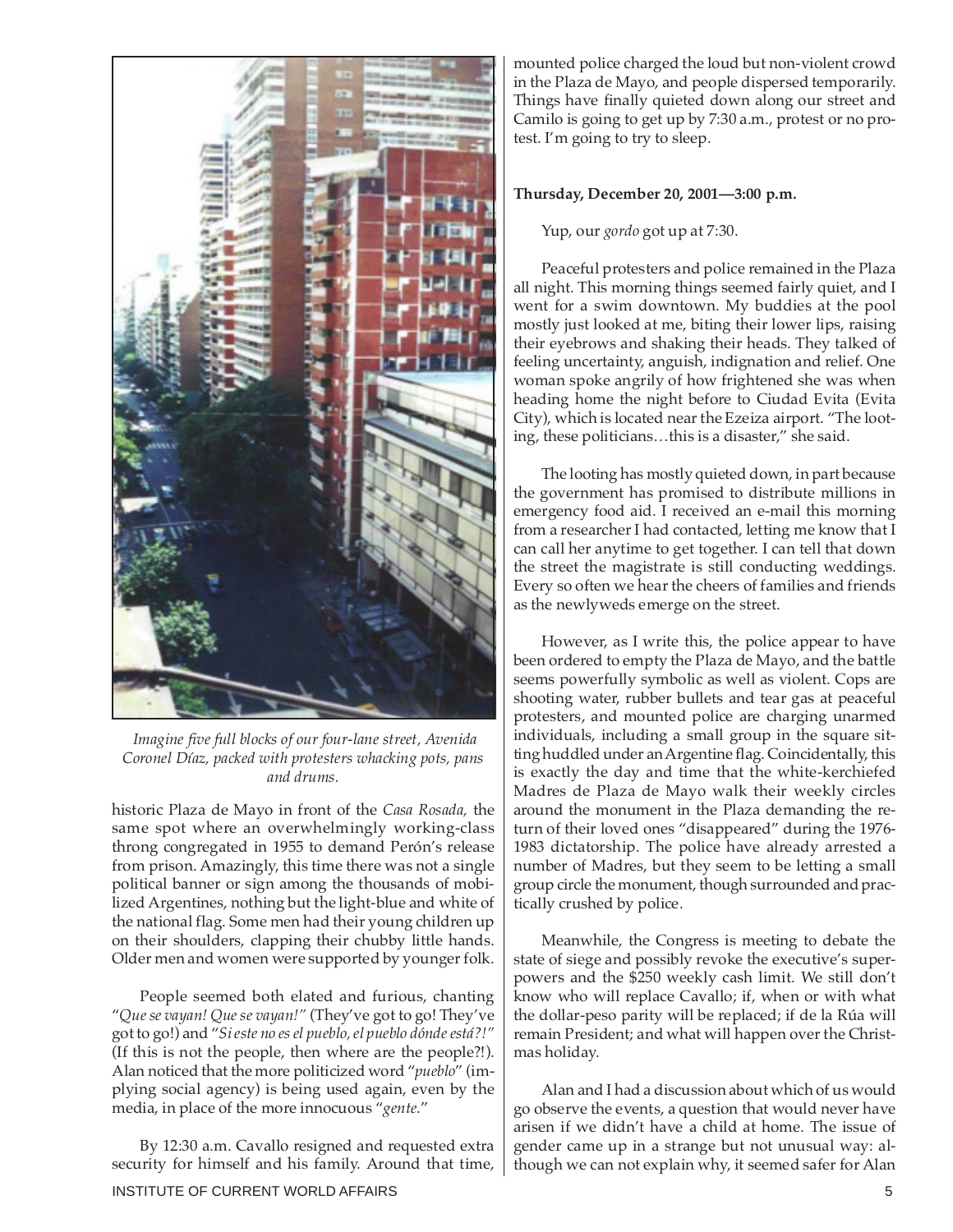

*While Alan was observing the protests, Camilo tried his first* mate*, a bitter Argentine tea*.

as a man. The situation is clearly dangerous. Most peaceful protesters are abandoning the Plaza de Mayo, and except for a few female journalists scooting here and there with microphones, I see fewer and fewer women among the images on TV. We also weighed the fact that Alan's having grown up here and experienced a dictatorship gives him a set of street-smarts I just don't have. In the end, my fear of deportation caused me to vote for his going. I am still here on a tourist visa, and given the state of siege and the outbreak of violence, I don't want to risk being evicted from Argentina.

While Alan's been gone, calls for him from U.S. re-

porters have started coming in. As an articulate, Englishspeaking, progressive, Argentine economist, Alan has suddenly been in demand for interviews on progressive U.S. radio like the Pacifica network. It's going to be exhausting. He's going to need to prepare, and I'm going to have to get Camilo out of the house when they're ready to tape or go on the air.

Alan has agreed to be home by 6:00 p.m. or call. He promised to keep a prudent distance from the violence, and I trust him. Camilo and I made Christmas ornaments out of home-made play-dough and he's painting them out on the balcony. Earlier, Camilo tried—and liked—his first *mate*, a bitter Argentine tea sipped through a silver straw from a gourd or wooden vessel*.* I took a picture to show to Alan.

### **Thursday, December 20, 2001—7:00 p.m.**

On Alan's way downtown, the subway shut down. A young, female police officer with a thick braid down her back wondered what to do. Alan knew things boded poorly when she said, "They told all of us to go to Plaza de Mayo. I guess I'll take the bus."

Alan found people in dresses and ties participating in the events, despite the chaos. The glass fronts of banks and stores had been riddled with bullets. Burning tires and other debris were sending up dense columns of gray smoke. He brought back pictures of riot police, mounted



*Protesters and police in the back of the* Casa Rosada *where the President goes in and out*. *The female officer with the braid down her back (fourth from the left) was with Alan on the subway before it closed down and they both caught a bus.*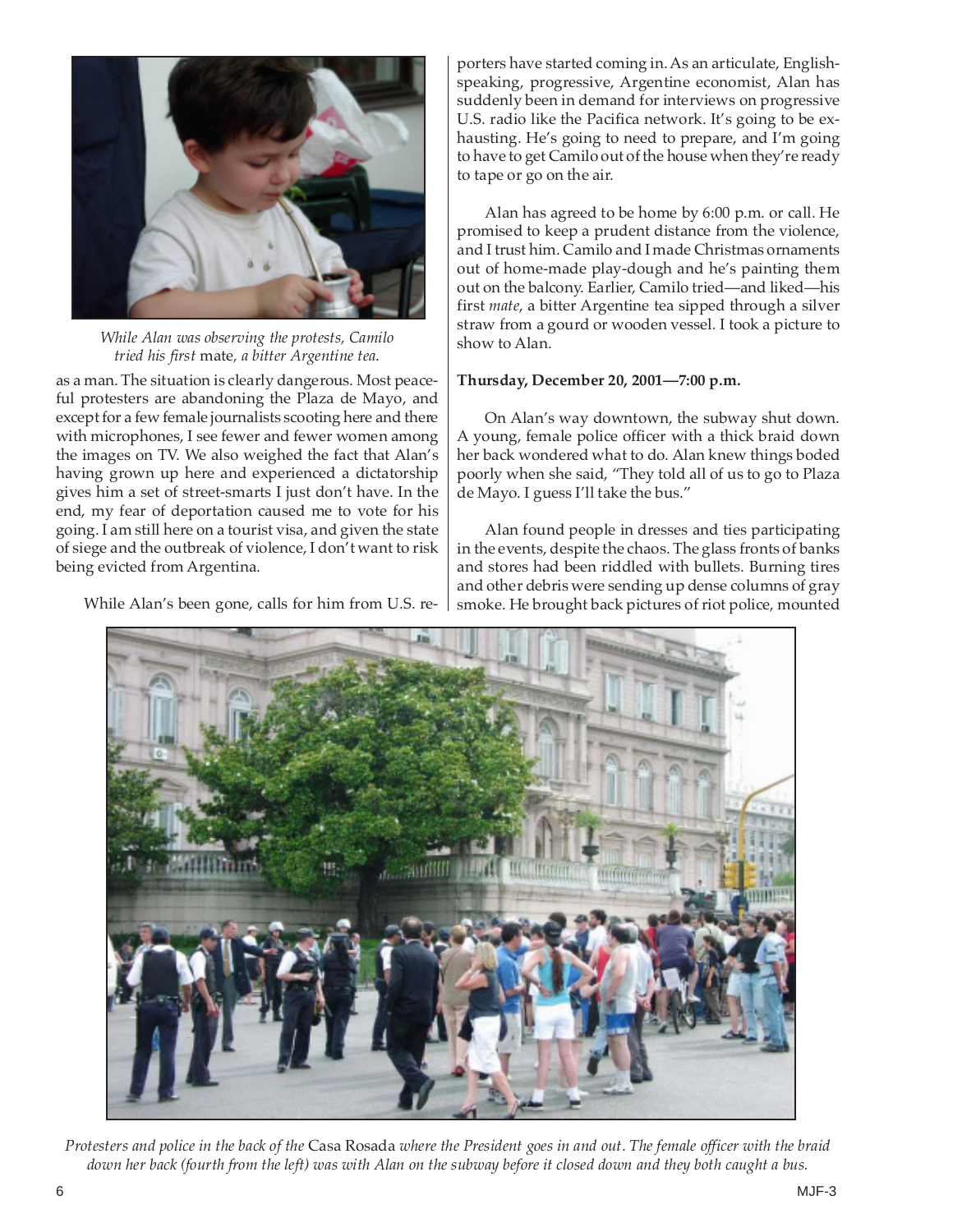

*(Above) Police and protesters faced off on one side of the* Casa Rosada, *adjacent to the historic Plaza de Mayo. (Right) Frightened employees inside the* Casa Rosada *peer out the windows down on to the Plaza de Mayo.*



police and burning cars. One of the most telling moments, he reports, was hearing what was obviously a Peronist meeting a friend on the street and commenting, "We'll be back. I'm going to be director of such-and-such again."

While Alan was out, Camilo watched with me while President de la Rúa made a speech calling on the opposition to join him in a coalition government. He also said that he was not going to cling to his position and was ready to commit a significant act of *grandeza* (literally, greatness). It sounded to me like he was declaring, "I'm ready to quit."

As he spoke, Camilo said, "De la Rúa is bad."

"Who says that?," I asked.

"He just is," he replied. I suspect he's heard this at pre-school.

As de la Rúa spoke, the station began to show in the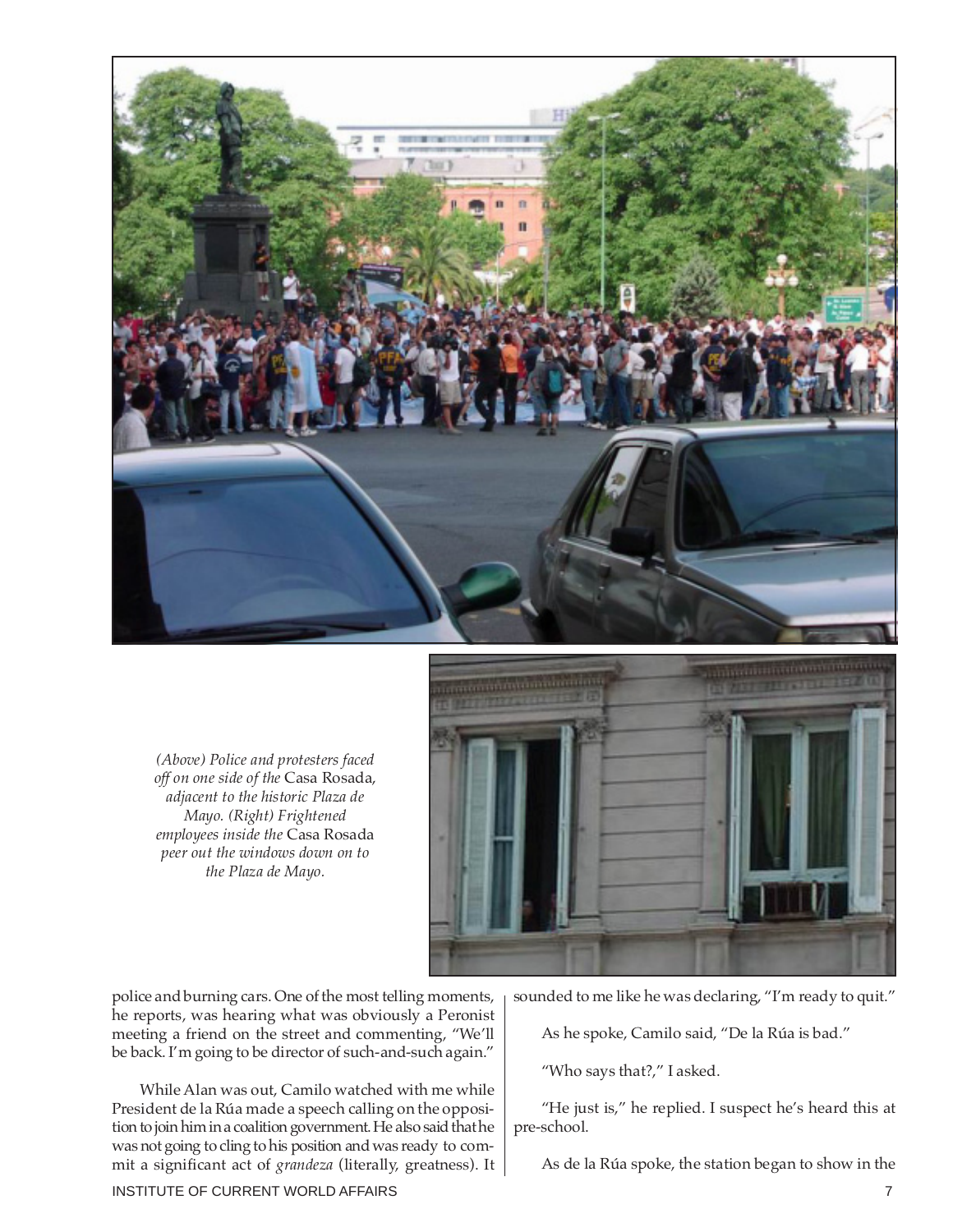corner of the screen live shots of mounted police galloping near fires and smoke. I changed the channel, but not quickly enough. A few minutes later Camilo said casually, "I want to live in Christmas Town," (from the story of Rudolph the Red-Nosed Reindeer).

"Why, Sweetie?," I asked.

"Because it's a nice place," he replied.

Sometimes one has to listen very closely to children.

# **Thursday, December 20, 2001—10:30 p.m.**

Four people were killed at or near the Plaza de Mayo today. One teenager was shot through the neck with a lead bullet. Sporadic food riots are still going on, as well.

De la Rúa has resigned. He's been prohibited from leaving the country because he's being charged with ordering the deadly repression. Cavallo is also prohibited from leaving the country as he's implicated in a major arms-trafficking case.

I guess Alan can kiss goodbye last week's interesting job prospect at the government's international trade office.

I just switched on CNN and was horrified to find zero news on Argentina. "I can't believe this! Don't you know that people are dying here?," I said out loud to the CNN people in Atlanta.

What will happen next is not clear, especially as the opposition Peronists are splintered internally. Amazingly, Menem is out of the picture. For weeks people have been talking about the possibility of *acefalía*" (literally headlessness), or what would be the chain of succession if the President resigned. This debate was especially germane since the Vice-President, Carlos "Chacho" Alvarez of the progressive FREPASO coalition, was never replaced after he resigned 14 months ago. I assume that Peronist Senate President Ramón Puerta, who was recently designated as second-in-command when the President is away, is in charge. Actually, I'm not sure, but I'm my brain is saturated with the day's events. I'm going to bed.

## **Friday, December 21, 2001—4:30 p.m.**

Instead of lying down, I took two Tylenol and stayed at my computer. It's been another long day. More wounded protesters have died, bringing the death toll in and around the Plaza de Mayo to seven. The papers are reporting more than 2,700 arrests in the city of Buenos Aires alone.

This morning Camilo and I walked to the Norte grocery store about four blocks away. The feeling inside was utterly strange. One short, sixty-something woman in the fruit section tousled Camilo's hair and said, "Oh, what a beautiful boy. It's unbelievable what's happening. Children are the most beautiful thing we have. People are using them. They're dying. It's so terrible."

I wanted to put my palm over her mouth. Did she not realize that such words are frightening to a threeyear-old, or did she not care?

Then at the deli-counter I waited with a slim woman

who looked about 45 behind a gray-haired, slow-moving woman. As a heavy-set man in a white apron and butcher's cap served up her sliced ham, the gray-haired woman raged on about how awful things are and what a terrible time it is to be an Argentine. Behind her back the slim woman smiled at me forlornly, and after the other woman was gone, I said, "I'd really just like to shop in peace."

"Me, too," she said. "But don't you hear a silence?," she asked.

She was right. Now that no one was ranting, there was a disconcerting hush in the huge store, just when the place should have been bustling with pre-holiday shoppers.

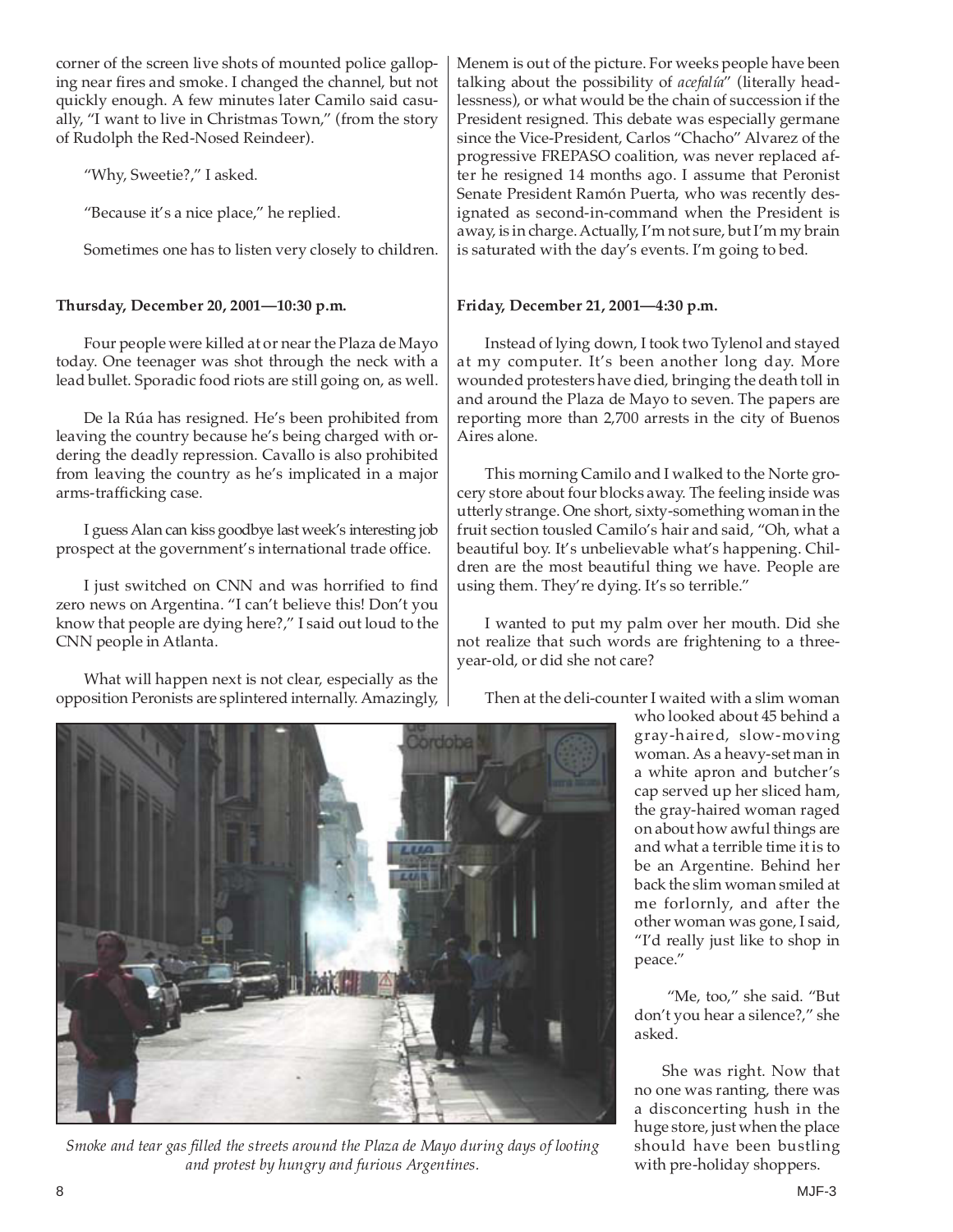"It's sad," she said. She looked heartbroken.

As I lined up my heaping cartful of food on the checkout belt, I learned that Norte's free-delivery service had been suspended to protect the delivery guys. When I mentioned that I live just four blocks away, the cashier called over a young, male worker who pushed our load all the way home in a shopping cart. Camilo smiled ear-to-ear as he rode down the street in the cart's fold-down seat.

At lunchtime, Gustavo, an old friend of Alan's, stopped by. Sure enough, they began that chicken-and-egg debate about who provoked the violence, the police or the protesters. I was saved from their conversation by a phone call from my friend, Lina, who was at her office at the Ministry of Education. After we established that we were all OK and confirmed that we would meet just before Marina's wed-

ding tomorrow night, we had a conversation that consisted solely of questions.

Hesitating, I asked her, "Well, what do you think?"

"Well…it was all predictable, don't you think?," she said.

"But did you think it would happen so fast and be so violent?," I countered.

And she reflected, "How do you sort out what you think from what you feel? How do you distinguish now between what you expected, and what you didn't expect, and what has actually happened?"

"And, I mean, what happens next?," I added.

There was silence. "Things are so unclear—what do I know?," she said.

Later that afternoon, Alan took Camilo to the zoo nearby. Alan reported that as they crossed the botanical garden and headed home, Camilo sustained perhaps his first political discussion for more than five slowly-walked city blocks.

"Where is de la Rúa?," he wanted to know.

"I'm not sure," Alan said.

"Did he die?," he asked.

"No, he's fine."

INSTITUTE OF CURRENT WORLD AFFAIRS 9 "Did he do a bad job?" (I think he got that one



*Groups of mounted police galloped around the Plaza de Mayo and charged peaceful protesters. Images of them on TV prompted three-year-old Camilo to declare, "I want to live in Christmas Town."*

from me, while we were watching TV).

"Yes, many people think so."

"Why did he do a bad job?," Camilo persisted.

"Because he caused so many people to lose their jobs." Good one. We know he gets the jobless thing.

"How do people lose their jobs? Is de la Rúa without a job?," and so on. I was astounded to learn of it.

I am trying to maintain perspective. I realize that conflicts far more sustained and bloody are taking place in many places of the world. And for good or bad, Argentina still has a long way to go before it hits bottom. I am perpetually haunted by images of the last time I was in Nicaragua: multitudes of idle men and women; no functioning transportation system for moving around Managua; shoeless, destitute kids everywhere.

More than one U.S. analyst had said a while back that what has happened was like a car crash in slow motion. To me it feels more like Argentina has just experienced a 48-hour, collective seizure, and in its aftermath, everyone is trying to figure out exactly what happened to the country and themselves. Alan counters that my metaphor implies that Argentines have been unconscious during these events, and just the opposite is true. Others like Congresswoman Elisa Carrió have likened the events to a birth.

Indisputably, the middle class has, *en masse*, said "Enough!" The poor have said, "We can't take it anymore." What made the events so different and historic is the absolute lack of a convoking organization. And rather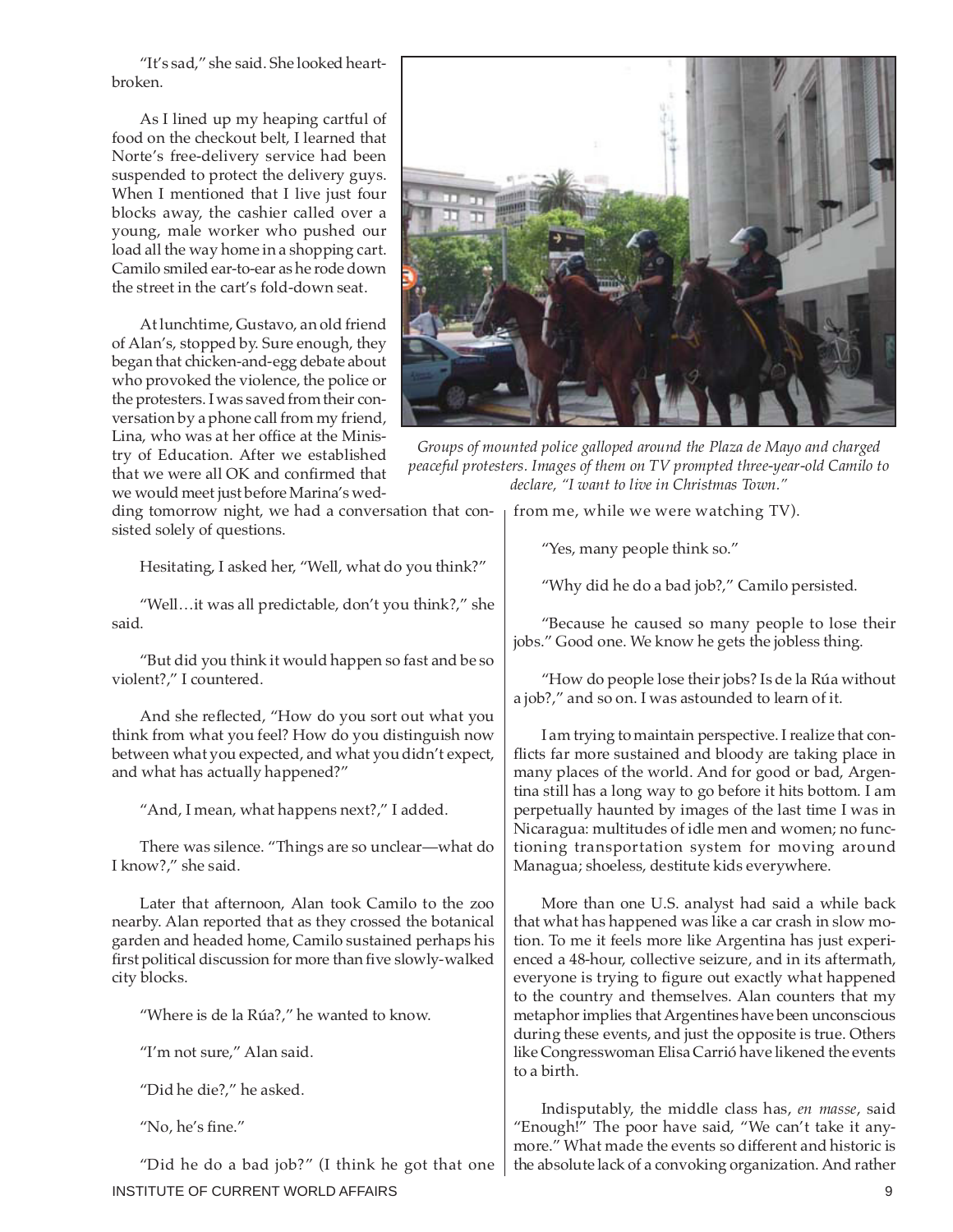than a military overthrow, the people—*el pueblo—*have ousted their president. It does feel as if Argentina is entering a new era, though it's hard to predict what exactly will change.

What organic, organizational mechanisms might emerge—or not—for channeling the sustained, constructive, massive influence of the middle and lower classes on the political process?

If organizing mechanisms do emerge, will they negate the very non-partisan, non-sectarian "purity" of the spontaneous nature of the uprising?

In the absence of some organizing mechanism, will the threat of repeated, spontaneous mobilizations peaceful or otherwise—serve to hold politicians (and security forces) accountable?

Will the newly-again-in-power Peronists understand that Argentines throwing out de la Rúa is not the same as their affirmatively choosing the opposition, and act accordingly?

While it seems clear that we've seen the end of the current, IMF-driven, neoclassical economic model, will there be enough vision, consensus and political will to implement a viable, stabilizing alternative that leads to reactivation, growth, jobs and an equitable distribution of wealth?

As I formulate these questions, I'm hearing on the TV behind me a description of the dead: a 25-year-old guy who three days earlier had found a job; a young, male seminarian; a 14-year-old boy who adored soccer and just graduated from eighth grade; a 35-year-old widow, mother of seven.

Maybe I won't cry after all. Alan hasn't and won't.

At points over the past three days, I've felt giddy with hope about Argentina's future. At this moment, I mostly feel sick.

## **Sunday, December 30, 2001—11:40 p.m.**

### *Post script*

Events continue to unfold at a dizzying pace. On Friday, December 21, Senate President Ramón Puerta agreed to take over from de la Rúa, but only for 48 hours while the Legislative Assembly picked a new president.

Two days later, I took Camilo to Parque Las Heras, a large, rolling, green space two blocks away that is normally filled with soccer players, sunbathers and kids. I asked the only other mother at the playground why it was empty, and learned that hosts of Argentines were glued to their TV sets watching the seemingly endless congressional debate on the selection of Peronist governor Adolfo Rodríguez Saá to take over the presidency. He finally did take office on December 23. As I write this, he is reading his resignation speech, and I have no idea who will assume the Presidency next.

The first days of the Rodríguez Saá administration were described as "kinesthetic" and "vertiginous." He announced official default on Argentina's public debt, denied rumors of devaluation, pledged to create one million jobs by the end of January and eliminated ministries such as public works and education (where my friend Lina works).

Marina's wedding was lovely, and after the ceremony she was photographed surrounded by "her kids," Camilo included. The Christmas holiday was relatively quiet, except for the firecrackers and fireworks that went on through the wee hours. At midnight we sat on our bal-



*This prophetic cartoon appeared in* Pagina/12 *on December 5, 2001. In the first frame, the bearded character says, "They touch our asses, they freeze our savings, they pay us when they want, they limit our trips, they lower our salaries, they fire us… I mean, are we ass-holes, the middle class?" In the second frame, "Let's take to the streets, let's throw out the [Economy] Minister, let's fill the Plaza [de Mayo], let's overturn unpopular measures, let's defend the constitution. Forget 90 days [of the \$250 weekly limit on withdrawals]. Freedom Now!" Then, "WHEN WILL WE THE MIDDLE CLASS RISE UP?" And in the last frame, "Before we no longer are one."*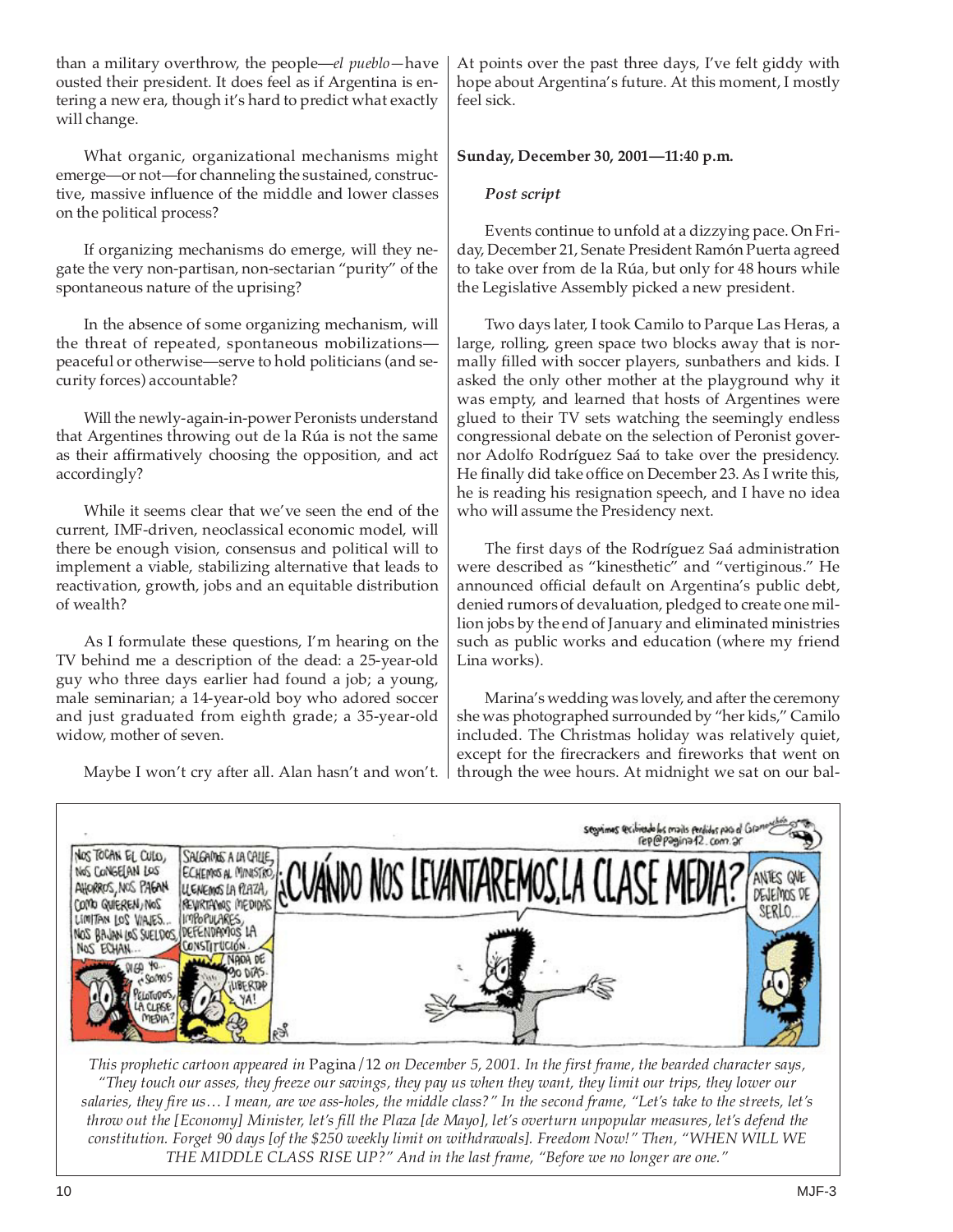cony, drank champagne, ate *pan dulce* and wondered out loud what will happen next.

Meanwhile, government workers cleared away the piles of ashes and burned-out carcasses of automobiles. Bank staff and shop owners started sweeping up the debris and ordering replacement glass for their shot-up and busted-in storefronts, and those who could began to submit insurance claims.

Then at 10:00 p.m. on December 28, we heard some people clanging pots and pans here and there on their balconies. By 11:30 or so, noisy but peaceful crowds converged at Avenida Santa Fe two blocks from our apartment and in other middle class neighborhoods such as Belgrano and Caballito. Once again, mostly middle-class Argentines waving nothing but national flags spontaneously took to the streets and coalesced around three principal issues, which could be discerned from the chanting.

Those festering concerns were dubbed the three "c's": *el corralito* (the little corral), or limits on bank withdrawals; *la Corte,* the Supreme Court, named mostly by Carlos Menem and considered enormously corrupt; and *corrupción* (corruption) in the new President's cabinet principally his chief adviser, Carlos Grosso, the former

mayor of Buenos Aires who is facing charges of fraud and corruption. By 1:30 a.m., Grosso had resigned. Protesters we don't know who they were—also broke into and vandalized the Congress and attacked the police at the *Casa Rosada.*

Yesterday, Rodriguez Saá asked for the resignation of his entire cabinet in response to the *cacerolazo* and to gain the support of the full block of Peronist governors. Today, he called a meeting at the presidential summer residence with those 14 governors to decide on next steps. When only five showed up, he announced then and there that he would resign. During the meeting, Argentines surrounded the residence banging pots and pans so loudly those inside could barely carry on their business.

Meanwhile, tension has also been heightened by continued, if sporadic, violence. Yesterday, train workers who have not been paid for months attacked railroad offices at the Once station and burned the train cars they normally work on. Also yesterday, three young men watching TV in a market in the neighborhood of Floresta commented something to the effect of "he deserved it" when images of young protesters at-



*On December 28, people mobilized in another spontaneous* cacerolazo *which led to the resignation of the new President's chief adviser, who is charged with corruption.*

tacking a cop appeared on the screen. A retired police officer present shot all three dead, point-blank. When thousands of neighbors burned two vehicles in front of the police station, officers responded with tear gas and rubber bullets.

Events like these are an eerie echo of the most recent dictatorship. Many claim that the ferocity of the police



*Protesting Argentines achieved the resignations of Economy Minister Domingo Cavallo (top left), President Fernando de la Rúa (top right, and the new President's chief adviser, Carlos Grosso (bottom left). President Adolfo Rodríguez Saá (bottom right) resigned after seven days in office in response to an institutional crisis within the Peronist party.*